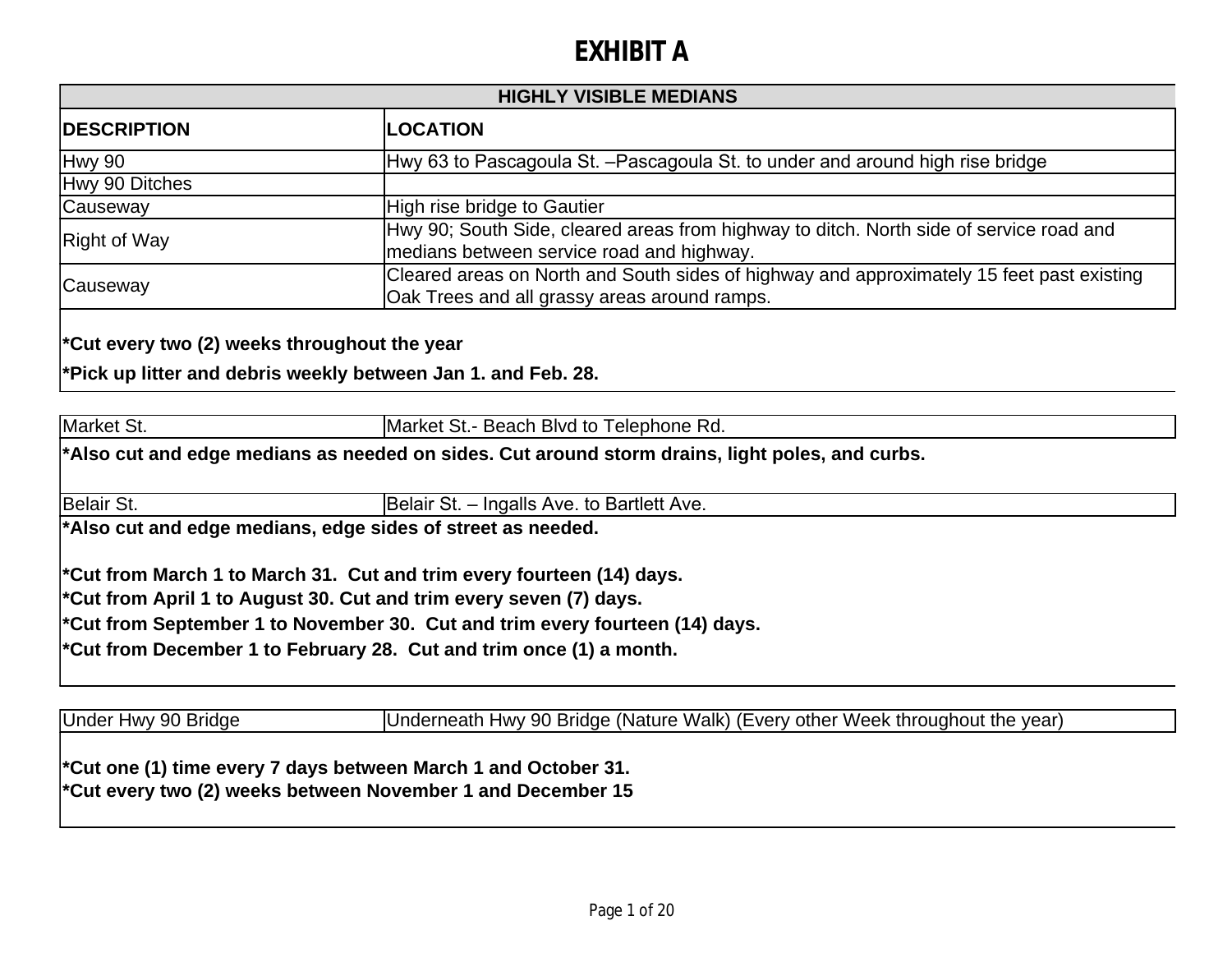| <b>WATER WELLS &amp; LIFT STATIONS</b> |                                    |
|----------------------------------------|------------------------------------|
|                                        | <b>LOCATION</b>                    |
|                                        | 3620 Frederic St.                  |
|                                        | 216 Delmas Ave.                    |
|                                        | 2906 Magnolia St.                  |
|                                        | 704 Ford Ave.                      |
|                                        | 1607 School St.                    |
|                                        | 1103 Communy                       |
|                                        | 511 Firth                          |
|                                        | 3301 Mooreland                     |
|                                        | 2902 Old Mobile Hwy.               |
|                                        | 4023 Chicot                        |
|                                        | 2501 Washington                    |
|                                        | 604 Grand Oaks                     |
|                                        | 3601 Washington                    |
|                                        | 3516 Ingalls Ave.                  |
|                                        | 1608 Poitevin St.                  |
|                                        | 3604 Scoval Ave.                   |
|                                        | 2902 Louise St.                    |
|                                        | 4323 Pine                          |
|                                        | 4517 Pascagoula St (N. Market)     |
|                                        | 4721 River Rd.                     |
|                                        | 5301 River Rd.                     |
|                                        | Criswell St. (W. of Telephone Rd.) |
|                                        | 4011 14th St.                      |
|                                        | 2412 Telephone                     |
|                                        | 5201 Veterans                      |
|                                        | 5207 Veterans                      |
|                                        | 4005 Orchard                       |
|                                        | 3911 Old Mobile Hwy.               |
|                                        | 4335 Old Mobile Hwy.               |
|                                        | 5202 Monaco St.                    |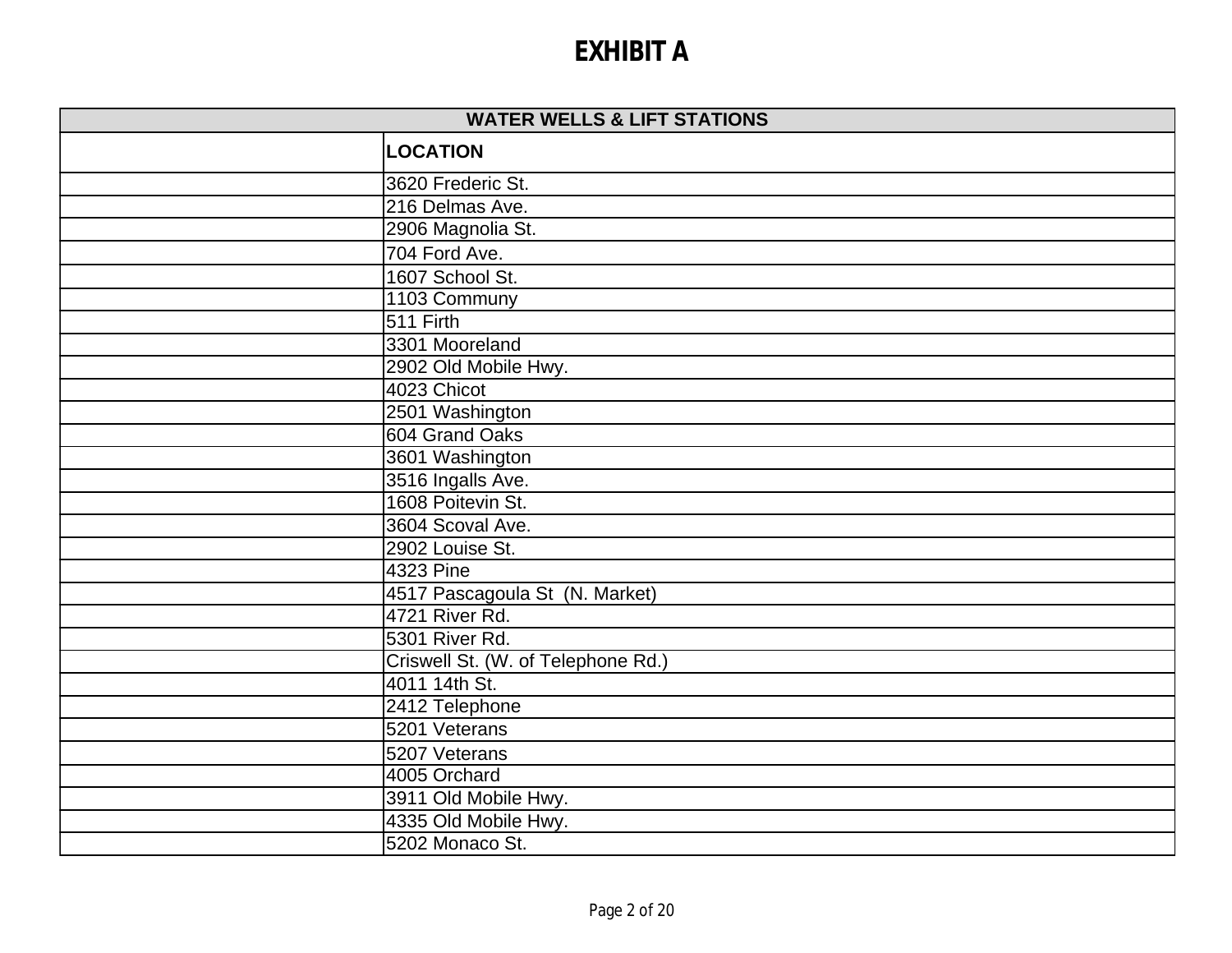4813 King James **\*Cut every two (2) weeks between March 1 thru October 31. \*Cut once per month between January, February, November and December**

| 14th St.<br> 34001                |
|-----------------------------------|
| Singing<br>River<br>1101<br>ו שדי |
| 116'<br>enneth<br>U               |

**\*Spray with weed killer once every three months from January 1 to December 31**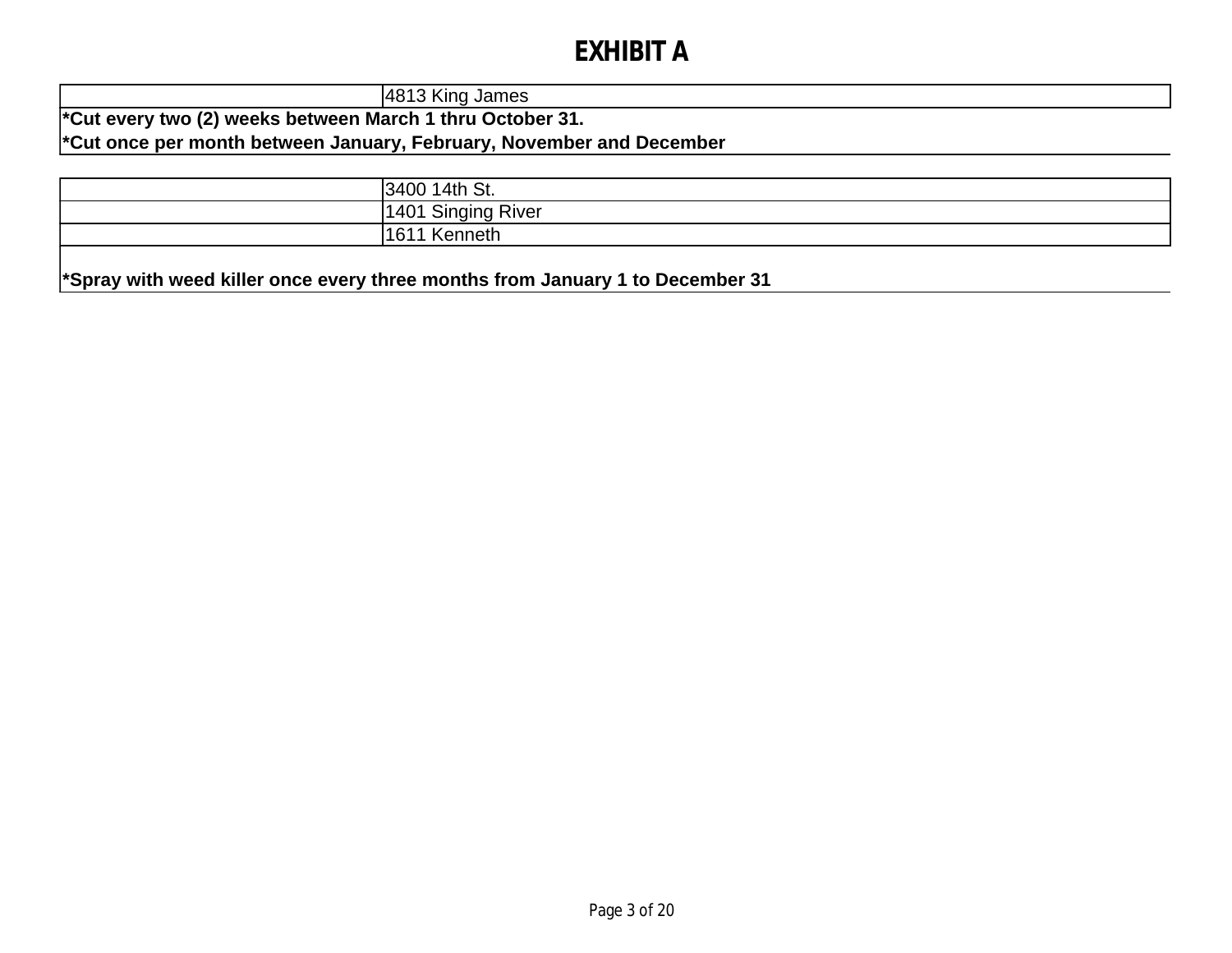| <b>MAIN THROUGHFARES &amp; RIGHT OF WAY</b> |                                                              |
|---------------------------------------------|--------------------------------------------------------------|
|                                             | Location                                                     |
|                                             | Frederic - Dupont to Hwy. 90                                 |
|                                             | S. Magnolia - Dupont to Hwy 90 (Ditch included)              |
|                                             | S. Telephone - Pascagoula St. to Hwy 90                      |
|                                             | Watts - Pascagoula St. to West of Frederic                   |
|                                             | Canty - Ingalls Ave. to Watts (This includes Desota St.)     |
|                                             | Pascagoula St. - Ingalls to Hwy 90                           |
|                                             | W. Convent - Market Street to Pascagoula St                  |
|                                             | W. Jackson - Market Street to Pascagoula St.                 |
|                                             | Live Oak - Market St. to West of Frederick                   |
|                                             | W. School - Market St. to Pascagoula St.                     |
|                                             | Krebs - Market St. to Pascagoula St.                         |
|                                             | W. Tucker - Market St. to Pascagoula St.                     |
|                                             | Skip - Market St. to Bilbo                                   |
|                                             | Dupont - Market to Front St.                                 |
|                                             | Communy & Grimsley- west of 712 Communy Ave on Bienville St. |
|                                             | Desoto St. Easement - by Ingalls Shipbuilding East Bank      |
|                                             | Krebs Ave. West - just past Elks Club by the River           |
|                                             | Anchor Square - behind the dumpster on NW Side               |
|                                             | 1402 Denny Ave. - lot to the West of CVS on Hwy 90           |
|                                             | Willow & Pascagoula St.- MDOT triangle lot                   |
|                                             | 1118 Skip Ave. and West of 1126 Skip Ave.                    |
|                                             | 1104 School Ave.                                             |
|                                             | Delmas Ave. - Magnolia St. to Frederic St.                   |
|                                             | Ford Ave. Empty Lot                                          |
|                                             | W. Washington - West End to Market Street                    |
|                                             | S. Pascagoula St. - Ingalls Ave to Beach Blvd.               |
|                                             | W. Ingalls - Desota to Market Street                         |
|                                             | 1111 Washington Ave. - Anola Club                            |
|                                             | Wright St. - easement South of wooden fence                  |
|                                             | Convent - Market to 14th St.                                 |
|                                             | Jackson - Market to 14th St.                                 |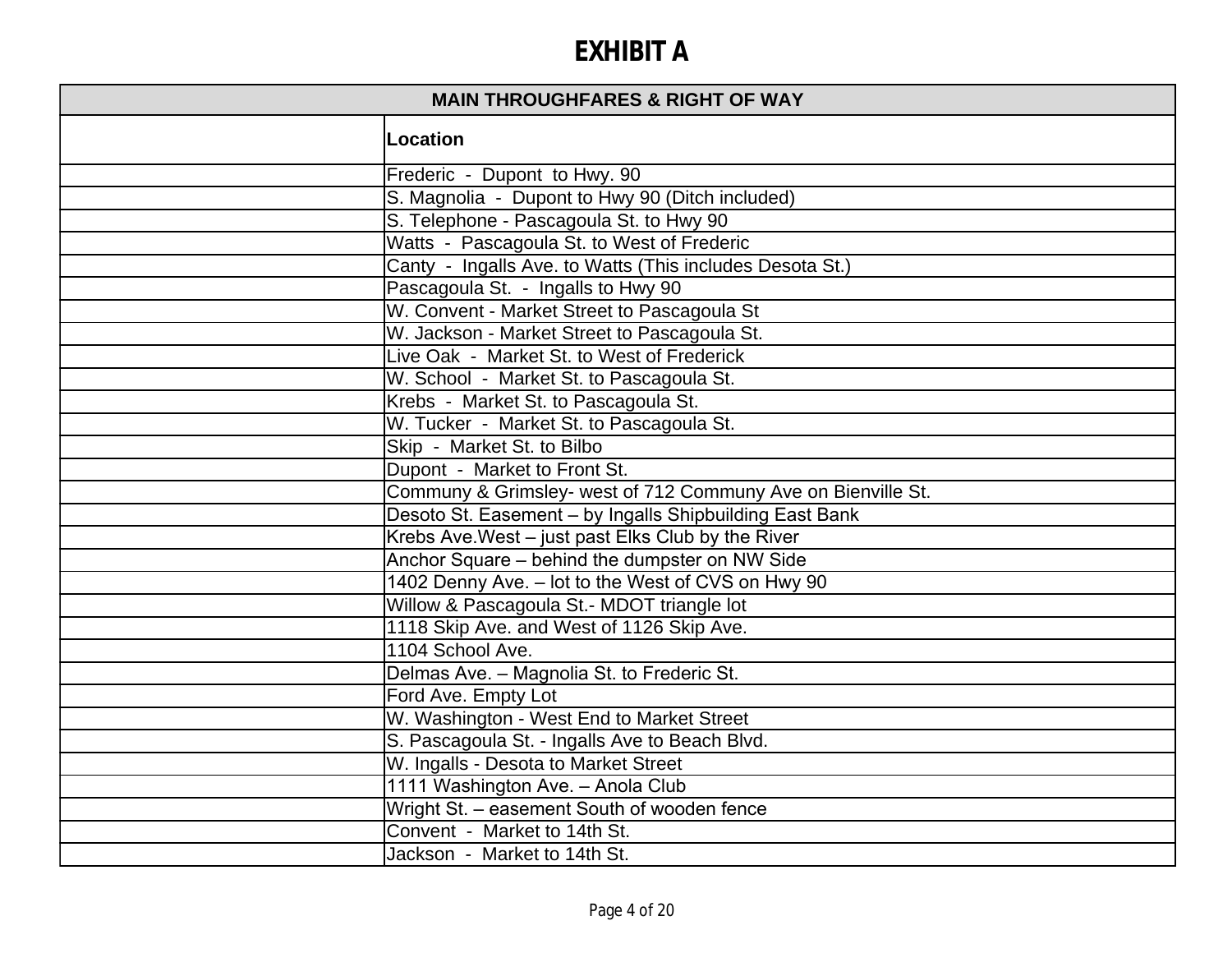| W. Old Mobile Hwy - Market to 14th St.                                            |
|-----------------------------------------------------------------------------------|
| Dr. Reuben P. Morris Dr. - East of MS Export RR Line                              |
| Verdon St. - 2 lots South of Mattress Store on East Side                          |
| Verdon St. ROW                                                                    |
| Old McCool Lot, Washington Ave. to Beach Blvd, East of 11 <sup>th</sup> St. Canal |
| Washington Ave - Market Street to Belair Street                                   |
| Lafayette St. from Market St. to Pascagoula St.                                   |
| Ingalls Ave - Market Street to Belair Street                                      |
| 2301 Beach Blvd.                                                                  |
| 11th St. Canal - West side of ditch between Washington Ave. and Beach Blvd.       |
| Sunset - West side of street just past Jerry Lee's property                       |
| 11 <sup>th</sup> Street - Ingalls to Washington Ave.                              |
| Belair South - Ingalls Ave. to Washington Ave.                                    |
| S. 14th St. - Ingalls Ave. to Hwy.90 (over the overpass) (Includes ditches)       |
| S. Hospital Rd - Old Mobile Hwy. to Hwy 90                                        |
| Eden St. - Ingalls Ave. to Nathan Hale (Includes ditches)                         |
| W. Nathan Hale - Eden to Chicot (Includes ditches)                                |
| Chicot - Shortcut Rd. to Ingalls Ave. (Includes ditches)                          |
| E. Convent - 14th. St. to Chaumont                                                |
| E. Jackson - 14th. St to Wesley                                                   |
| Old Mobile Hwy. - 14th. St. to Industrial Rd. (Includes ditches)                  |
| N. 22nd. St. - Ingalls Ave. to Eden                                               |
| Bartlett - Eden W. to unopened road (include this area to fence)                  |
| 24th St. - Eden St. to Dead End                                                   |
| Hospital Road South - Old Mobile Hwy to Bartlett                                  |
| 2115 W. $24$ <sup>th</sup> St. – lot and easement                                 |
| S. Hospital St. and Old Mobile Hwy - NE Corner (2 lots) and SE Corner (1 lot)     |
| Scovel Ave. easement between Eden St. and Chicot St.                              |
| E. Washington $-22nd$ St. to Louise                                               |
| S. 22nd. St. - Washington to Ingalls Ave. (Includes ditches)                      |
| S. Martin Street - Ingalls Ave to Beach Blvd                                      |
| S. Louise - Ingalls S. to Dead end at Bayou Casotte Parkway (Includes ditches)    |
| $E$ . Ingalls – Belair to 22 <sup>nd</sup> St. (Includes Ditch)                   |
|                                                                                   |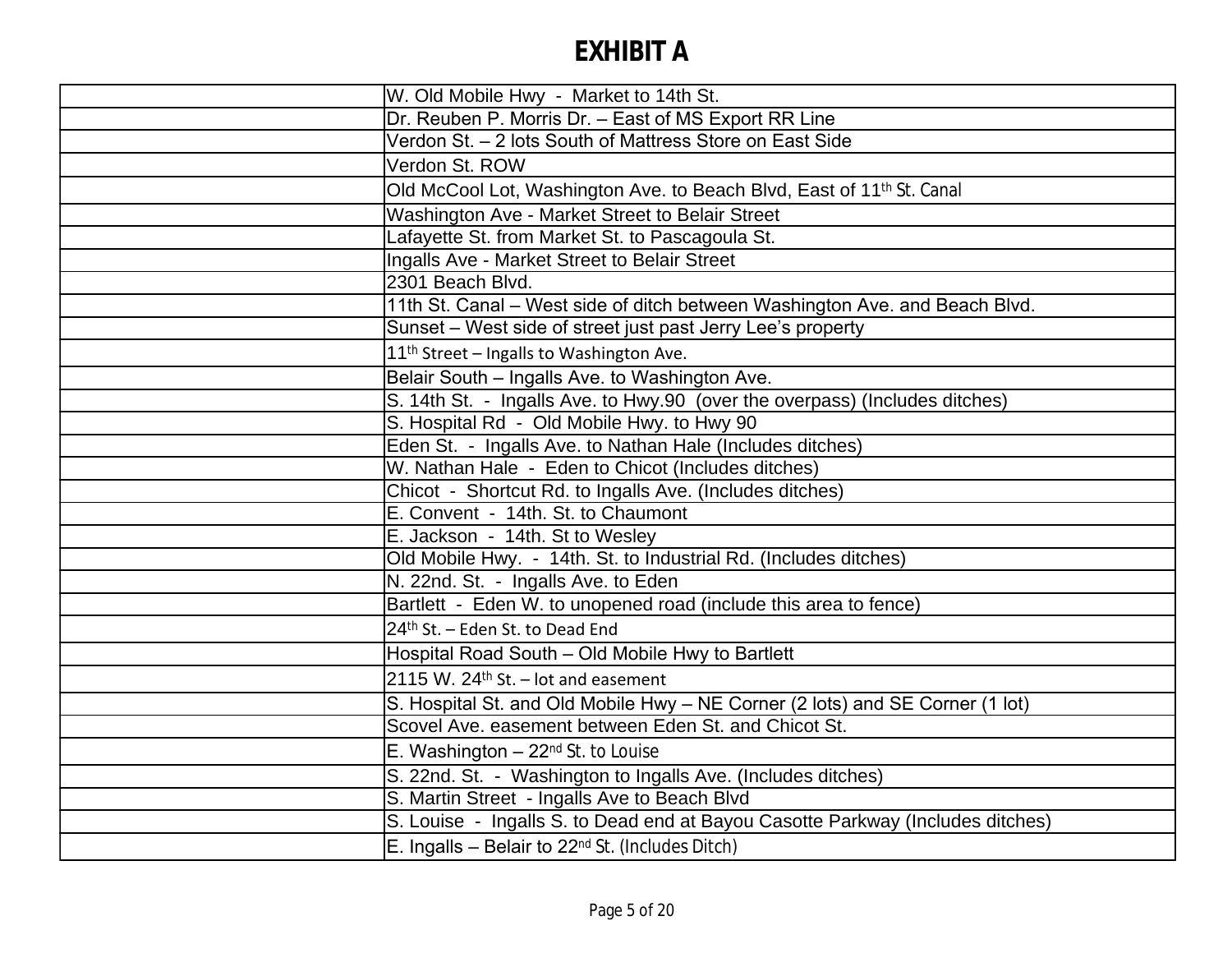| Oneida and Apache Right of Way- each to dead end                                           |
|--------------------------------------------------------------------------------------------|
| Navaho - East side Right of Way - to dead end                                              |
| Delmas Estates - Entrances off Ingalls Ave. (3 each)                                       |
| Beach Lot - East End Beach Blvd                                                            |
| N. Louise - Ingalls to Orchard Rd.                                                         |
| N. Martin - Ingalls to Orchard Rd. (Includes ditches)                                      |
| E. Scoval - Chicot to Pleasant (Includes ditches)                                          |
| Entrance to Louise St. Ball field                                                          |
| River Road - Catalpa Street to Jefferson Ave                                               |
| N. Pascagoula - Hwy. 90 to Catalpa (Includes ditches)                                      |
| N. Market - Telephone Rd. to Deadend                                                       |
| Cedar St. Easement - East and West Side of Street                                          |
| River Road Easement - sidearm mowing near the two bridges at Catalpa                       |
| Port Road Easement - roadside cutting from RR Tracks to River                              |
| N. Telephone - Hwy. 90 to Jefferson (2 ditches included)                                   |
| Macphelah - Shortcut to Moss Pont (City Limit Sign) (Includes ditches)                     |
| Shortcut - Telephone Rd. to Jefferson (Includes ditches)                                   |
| Veterans - Hwy. 90 to Jefferson (Includes ditches)                                         |
| N. Hospital - Hwy. 90 to Telephone Rd. (Includes ditches)                                  |
| N. 14th. St. - Hwy. 90 to Telephone Rd. (cut under overpass)                               |
| Hwy 90 - Old Hardee's Lot - MDOT Lot                                                       |
| Hwy 90 bridge - under and South of bridge on West side of River                            |
| Nathan Hale - Chicot to Emerson (Includes ditches)                                         |
| Orchard - Old Mobile to Industrial Rd. (Includes ditches)                                  |
| Nathan Hale – lot and easement, in the curve past IG Levy N and past Pas Point Social Club |
| Eagle and Albatross St. Easement - behind apartments                                       |
|                                                                                            |

**\*Cut every two (2) weeks between March 1 thru October 31. \*Cut once per month between November and February**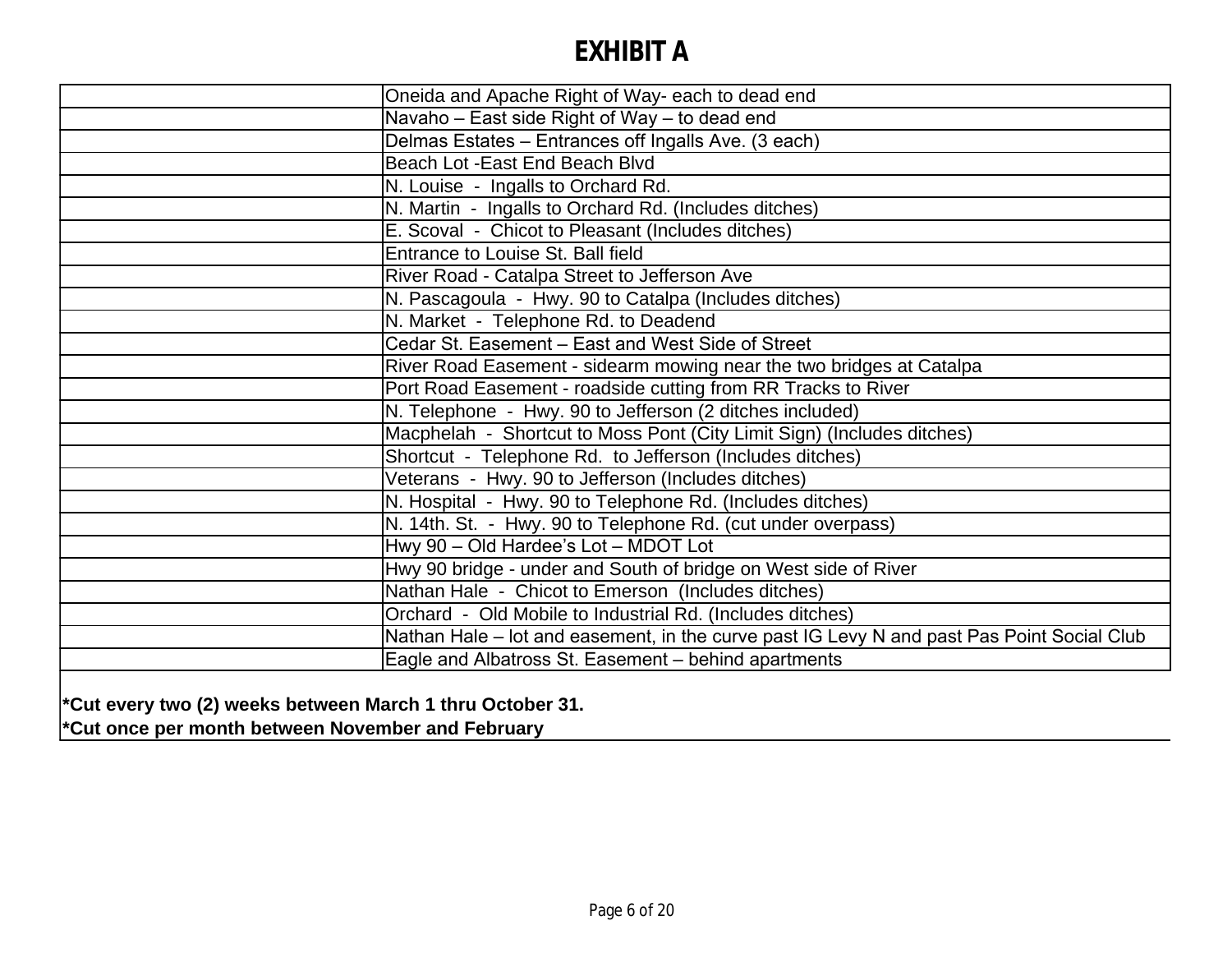| <b>MAIN THROUGHFARES &amp; RIGHT OF WAY</b> |                                                                                                        |  |
|---------------------------------------------|--------------------------------------------------------------------------------------------------------|--|
| <b>DESCRIPTION</b>                          | <b>IBETWEEN</b>                                                                                        |  |
| Hwy 90 South Power lines                    | IAII                                                                                                   |  |
| Bayou Casotte Pkwy.                         | Orchard Rd. to VT Halter Parking Lot                                                                   |  |
| Bayou Casotte Pkwy.                         | Litter Clean Up - once per month opposite of cutting schedule, Orchard Rd. to VT Halter<br>Parking Lot |  |
| <sup>*</sup> Cut once per month             |                                                                                                        |  |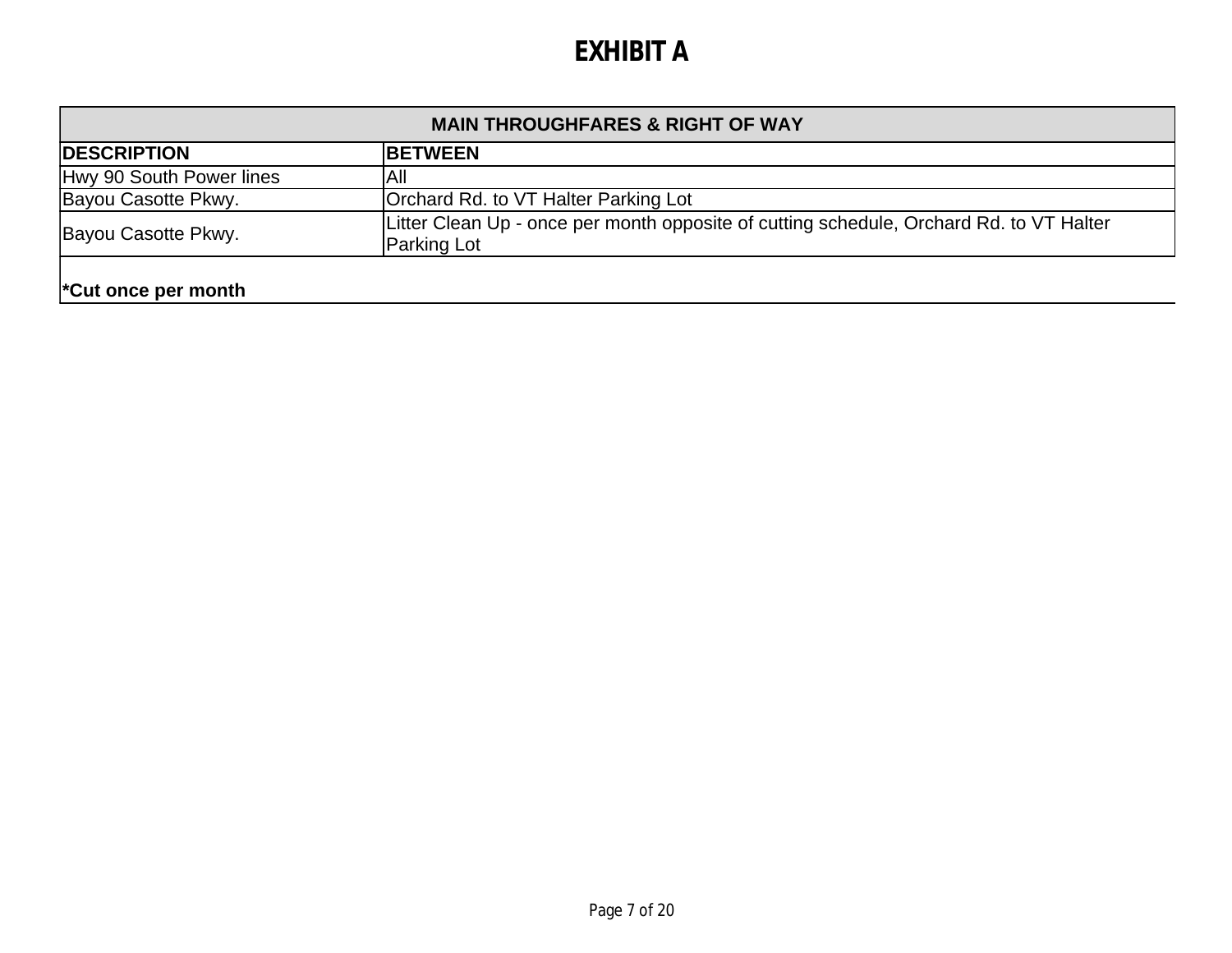| <b>ALLEYWAYS</b>                                         |                                                                                       |  |
|----------------------------------------------------------|---------------------------------------------------------------------------------------|--|
| <b>TO &amp; FROM</b>                                     | <b>BETWEEN</b>                                                                        |  |
| Ingalls - Parsley                                        | Market & Williams (includes ditch)                                                    |  |
| Ingalls - St. Peter                                      | Williams & Buena Vista (includes ditch)                                               |  |
| $\overline{T}$ aylor - Ingalls                           | l8th & 9th                                                                            |  |
| Taylor - Ingalls                                         | 9th & 10th                                                                            |  |
| Taylor - Ingalls                                         | 10th & 11th                                                                           |  |
| Taylor - Ingalls                                         | 11th & 12th                                                                           |  |
| Taylor - Ingalls                                         | 12th & 13th                                                                           |  |
| Taylor - Ingalls                                         | 13th & 14th                                                                           |  |
| $10th - 14th$                                            | <b>Fulton &amp; Tucker</b>                                                            |  |
| 11th - $14th$                                            | Tucker & Kingsberry                                                                   |  |
| $11th - 14th$                                            | Kingsberry & Paul Harvey                                                              |  |
| 11th - 14th                                              | Payl Harvey & Taylor                                                                  |  |
| 11th - Belair                                            | Ingalls & Taft                                                                        |  |
| 11th - Belair                                            | <b>Taft &amp; Cleveland</b>                                                           |  |
| 11th - Belair                                            | Cleveland & Taylor                                                                    |  |
| 11th - Belair                                            | Tyler & King (includes ditch)                                                         |  |
| 14th - Belair                                            | <b>Jackson &amp; Convent</b>                                                          |  |
| Convent - Pinewood                                       | 14th & Fernwood                                                                       |  |
| Washington - Ave. C                                      | <b>Oliver &amp; Country Club</b>                                                      |  |
| Washington                                               | To and from Washington N to dead end                                                  |  |
| Louise - Pleasant                                        | <b>Fairmont &amp; Bronfair</b>                                                        |  |
| Louise - Pleasant                                        | Legare & New Hope                                                                     |  |
| Louise - Pleasant                                        | New Hope & Newman                                                                     |  |
| Arlington - The Woods                                    | Cambridge & Trailwood                                                                 |  |
| Little John - Chateau Lake                               | Little John and Old Mobile Hwy., from Robinhood. Start at road, cut easement, then go |  |
|                                                          | between fences to Lake                                                                |  |
| Warrick - Old Mobile Hwy.                                | 3815 / 3817 Catalina W. to deadend where fence crosses area.                          |  |
| Sussex Court - Old Mobile Hwy.                           | Lincoln Shire & Dana Court                                                            |  |
| *Cut every two (2) weeks between March 1 and October 31. |                                                                                       |  |
| *Cut once per month between November and February        |                                                                                       |  |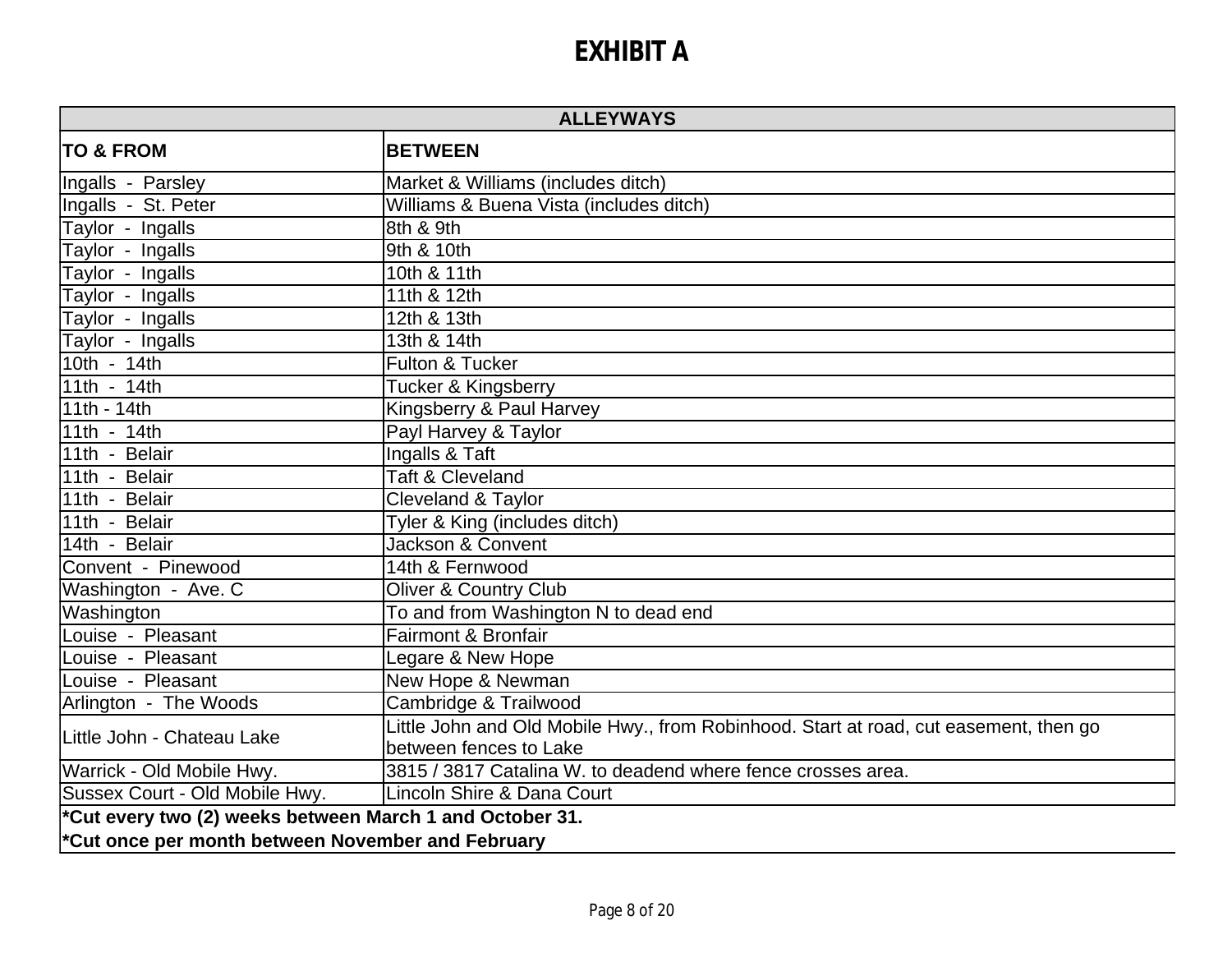| <b>RESIDENTIAL MEDIANS</b> |                                                                                 |
|----------------------------|---------------------------------------------------------------------------------|
|                            | <b>LOCATION</b>                                                                 |
|                            | Telephone - Hospital (included with 9MT48 N. Hospital - Hwy 90 to Telephone Rd. |
|                            | Old Mobile Hwy. at Robinhood                                                    |
|                            | Robinhood cul-de-sac - first on left                                            |
|                            | Old Mobile Hwy. at Chateau                                                      |
|                            | Old Mobile Hwy. at King James (Briarwood these cut with 2-5)                    |
|                            | Cambridge - First cul-de-sac on N. side                                         |
|                            | Cambridge at Potomac (2)                                                        |
|                            | Twin Oaks at Woodcrest - Cul-de-sac S. side                                     |
|                            | Twin Oaks - next cul-de-sac going E. on N. side                                 |
|                            | Twin Oaks at Sumedinger - W. side of road between Orchard and Twin Oaks         |
|                            |                                                                                 |

#### **\*Cut one (1) time per month**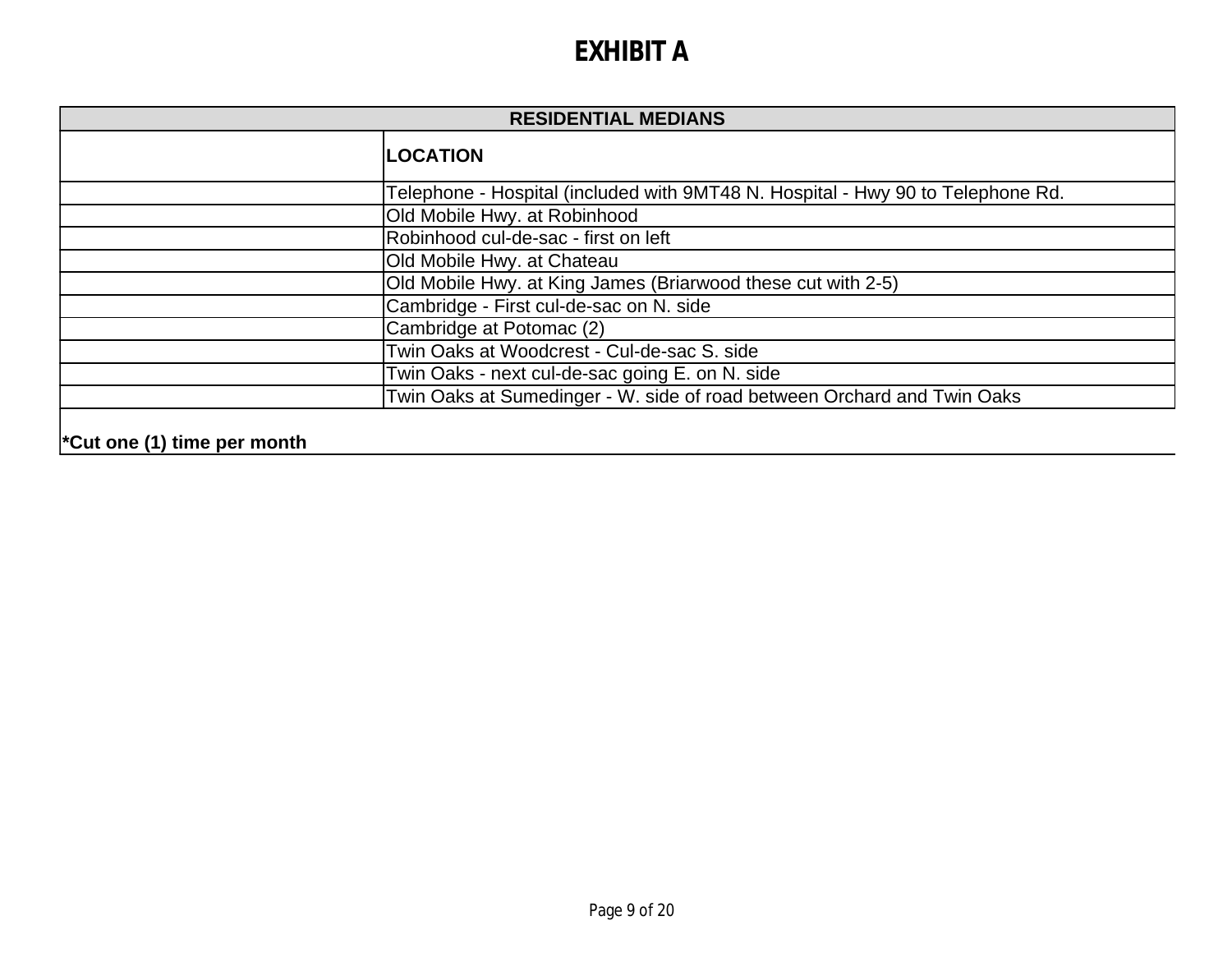| <b>BALLFIELDS</b>  |                                                                         |
|--------------------|-------------------------------------------------------------------------|
| <b>DESCRIPTION</b> | <b>ILOCATION</b>                                                        |
| Louise St Complex  | Louise St. N of Ingalls Ave. (includes the ditch E. side of ball field. |
| <b>MCC Complex</b> | <b>Orchard Rd. at Tillman St.</b>                                       |

**\* Cut from March 1 to September 30. Cut and trim every seven (7) days.**

**\* Cut from October 1 to November 30. Cut and trim every fourteen (14) days.**

**\* Cut from December 1 to February 28. Cut and trim once (1) a month.**

| <b>TURF BALLFIELDS</b> |                            |
|------------------------|----------------------------|
| <b>DESCRIPTION</b>     | <b>ILOCATION</b>           |
| MCC - Bermuda Field    | Orchard Rd. at Tillman St. |
| Soccer Complex         | <b>ITillman St.</b>        |

**\* Cut from March 1 to September 30. Cut and trim every seven (7) days.**

**\* Cut from October 1 to November 30. Cut and trim every fourteen (14) days.**

**\* Cut from December 1 to February 28. Cut and trim once (1) a month.**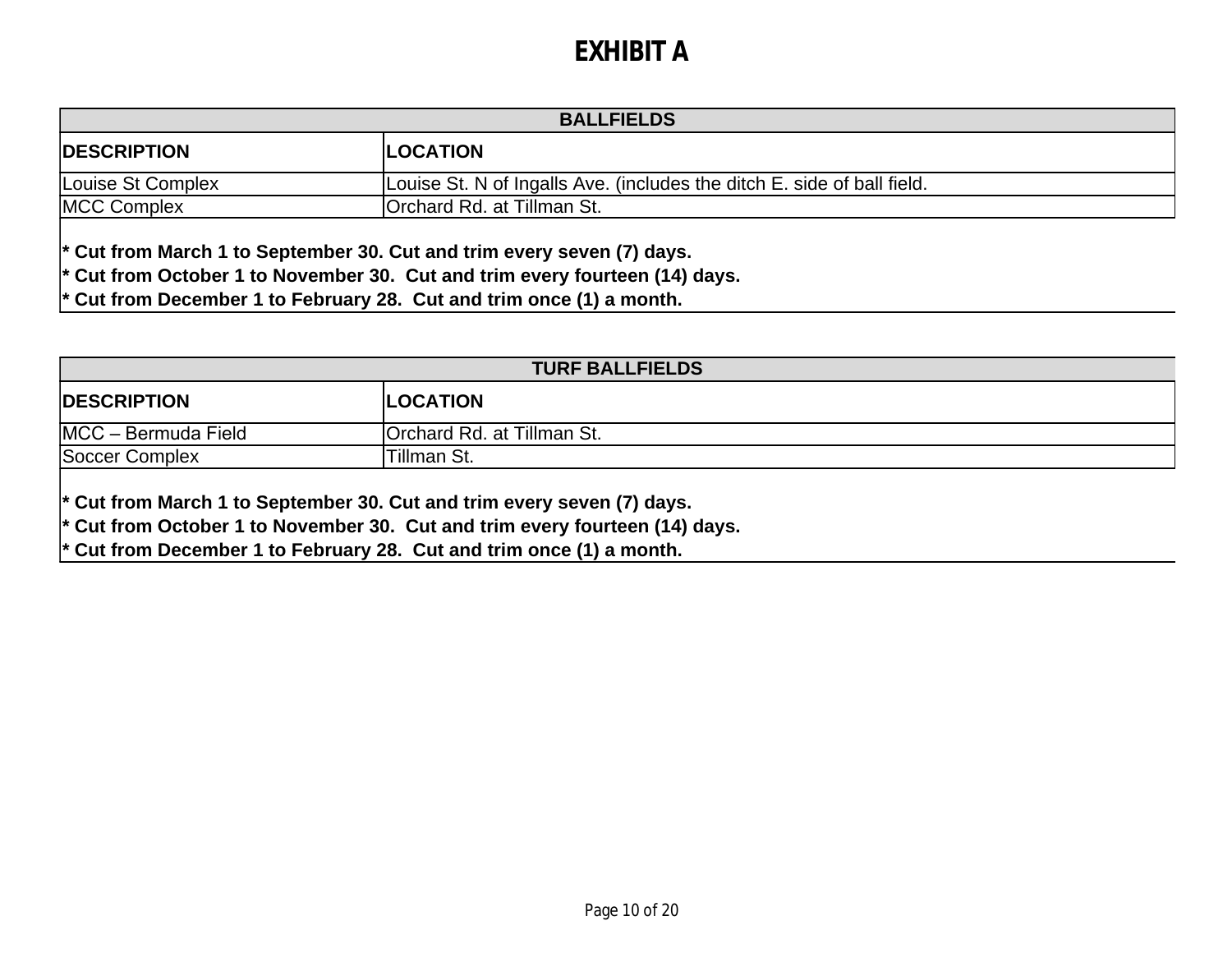| <b>PARKS</b>           |                                                             |
|------------------------|-------------------------------------------------------------|
| <b>IDESCRIPTION</b>    | <b>LOCATION</b>                                             |
| Andrew Johnson         | 1402 Tucker St.                                             |
| Pascagoula Rec. Center | 2935 Pascagoula St.                                         |
| Point Park             | 500 West Beach Blvd.                                        |
| Pat Wilson Park        | From Polk Ave. to Ingalls Ave.                              |
| 11th St.               | Includes NW, SW and NE corners of intersection              |
| <b>Beach Park</b>      | Includes Oliver St./ Beach Blvd./ Washington/City Park St.  |
| <b>River Park</b>      | Includes road to park & road to bait shop, N side of Hwy 90 |
| Pine St. Park          | Pine St.                                                    |
| B. B. Jennings         | N. Fair St / Telephone Rd.                                  |
| I. G. Levy N. & S.     | 3928 Nathan Hale / 3900 Chicot St.                          |
| Chateau Lake           | Old Mobile Hwy. & Chateau St. (Includes water well)         |
| Pasc. Senior Center    | 1912 Live Oak Ave.                                          |
| Lighthouse Park        | Laurel, Cypress and Frederic St.                            |
| Riverfront Area        | Front St. (Parking Garage area)                             |
| <b>Birding Pier</b>    | DuPont and Magnolia                                         |

**\* Cut from March 1 to September 30. Cut and trim every seven (7) days.**

**\* Cut from October 1 to November 30. Cut and trim every fourteen (14) days.**

**\* Cut from December 1 to February 28. Cut and trim once (1) a month.**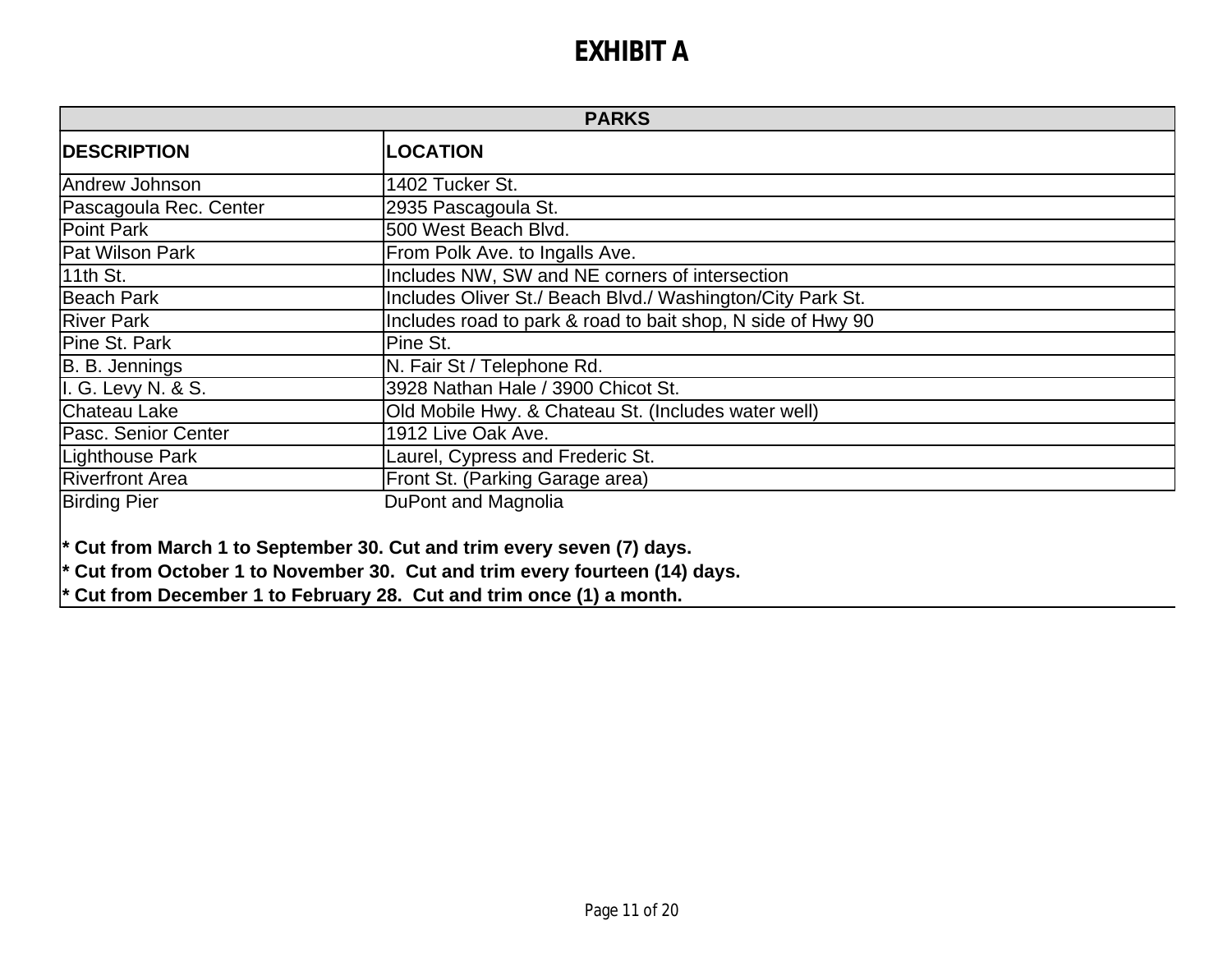| <b>CITY PROPERTY</b>   |                                                                                                                    |
|------------------------|--------------------------------------------------------------------------------------------------------------------|
| <b>DESCRIPTION</b>     | <b>LOCATION</b>                                                                                                    |
| Jolly McCarty Depot    | Around building from Yon St. to RR track from Magnolia to Frederic. Cut or spray at bottom of<br>lfence as needed. |
| Parking Lots & Grounds | Bound by Magnolia St / Krebs, Pascagoula / Watts                                                                   |
| Downtown Plaza         | Delmas / Pascagoula / Magnolia                                                                                     |
| Pascagoula Library     | Corner of Pascagoula and Jackson                                                                                   |
| City Hall              | 603 Watts                                                                                                          |
| <b>Police Station</b>  | Live Oak                                                                                                           |
| Police Firing Range    | Bayou Heron Road                                                                                                   |
| 14th St. Gov. Complex  | 4011 14th St.                                                                                                      |

**\*Cut one (1) time every month in March**

**\* Cut one (1) time every seven (7) days between April 1 and October 31.**

Cut every two (2) weeks between November 1 and December 15.

**\* Cut once (1) a month between January 1 and February 28.**

Anchor Square **Delmas Ave.** 

**\* Cut from March 1 to March 31. Cut and trim every fourteen (14) days.**

**\* Cut from April 1 to September 30. Cut and trim every seven (7) days.**

**\* Cut from October 1 to November 30. Cut and trim every fourteen (14) days.**

**\* Cut from December 1 to February 28. Cut and trim once (1) a month.**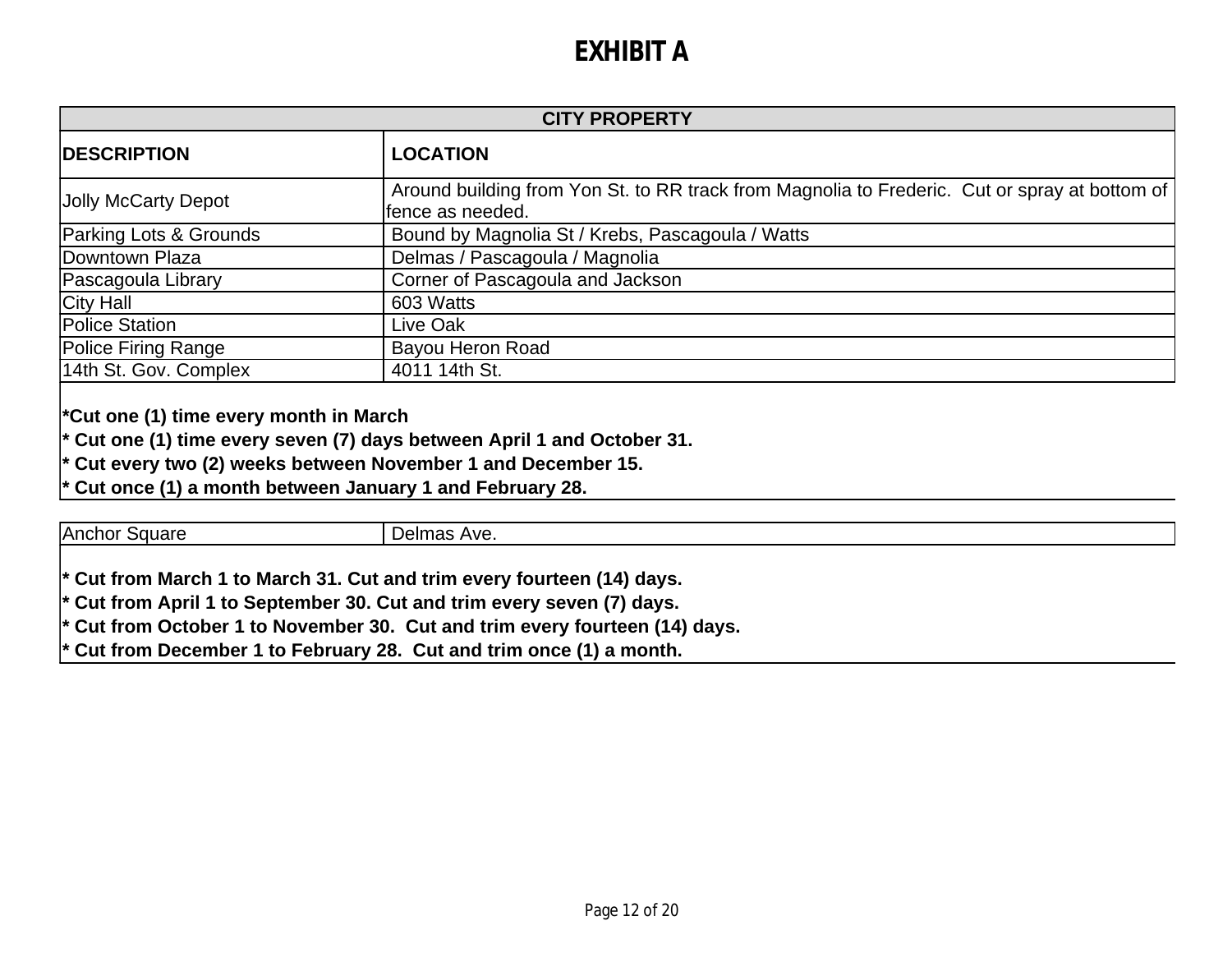| <b>CEMETERIES</b> |                        |
|-------------------|------------------------|
|                   | <b>LOCATION</b>        |
|                   | Greenwood N.           |
|                   | Greenwood S.           |
|                   | St. Peter S. (Gabriel) |
|                   | Scranton (Blackberry)  |
|                   | St. Peter N.           |
|                   | Spanish Fort (Krebs)   |
|                   | Macphelah              |
|                   |                        |

**\* Cut every two (2) weeks between April 1, and Dec. 15.**

**\* Cut once (1) a month between Jan. Feb. and March**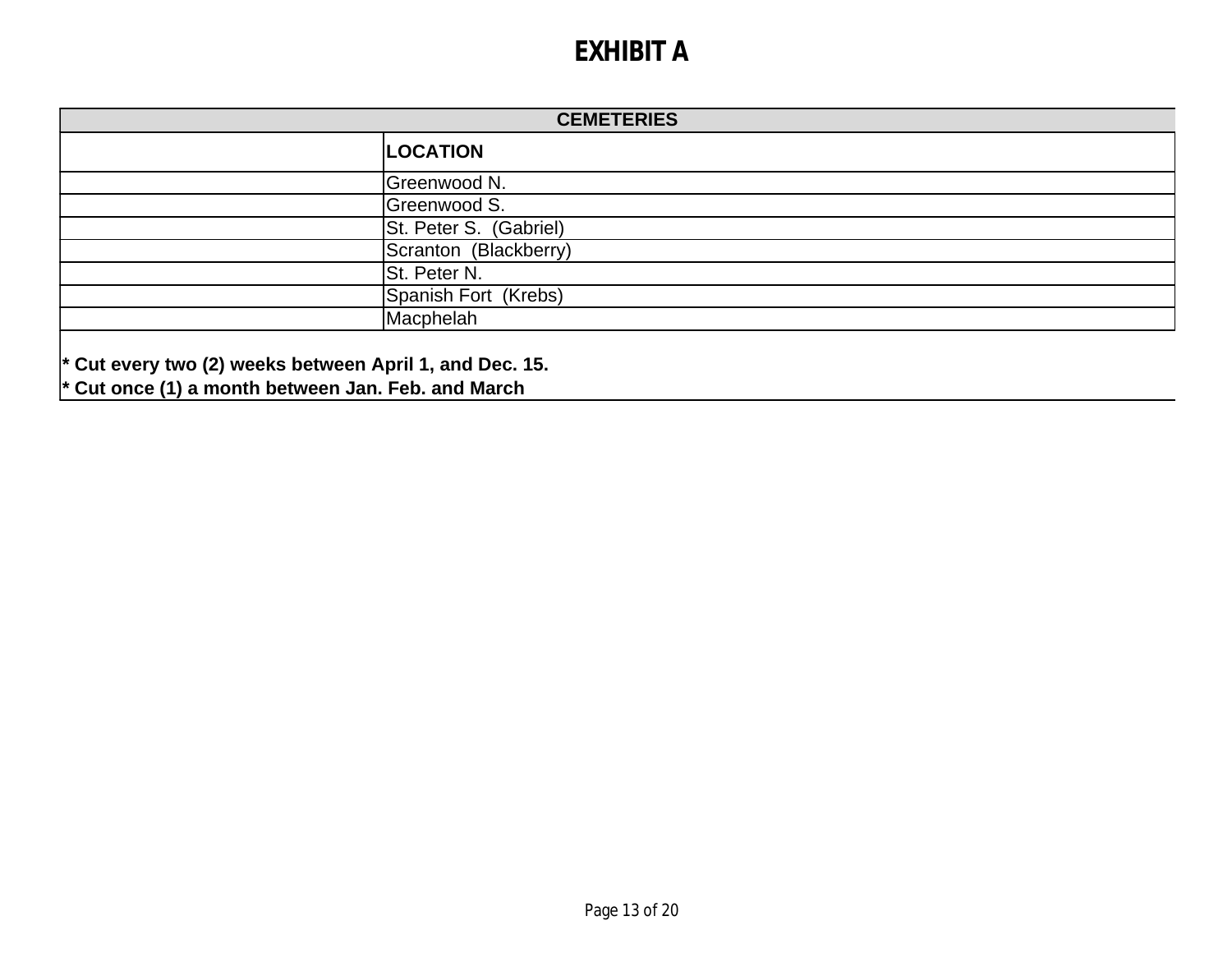| <b>FLOOD LOTS</b> |                   |
|-------------------|-------------------|
|                   | <b>LOCATION</b>   |
|                   | 2705 Canty        |
|                   | 2315 Edgewood     |
|                   | 2302 Chickasaw    |
|                   | 811 14th St.      |
|                   | 1919 Parsley Ave. |
|                   | 4703 Tupelo       |
|                   | 3907 Sherwood     |
|                   | 3911 Sherwood     |
|                   | 4003 Sherwood     |
|                   |                   |

**\*Cut every two (2) weeks between April 1 thru October 31. \*Cut once per month March, November and December**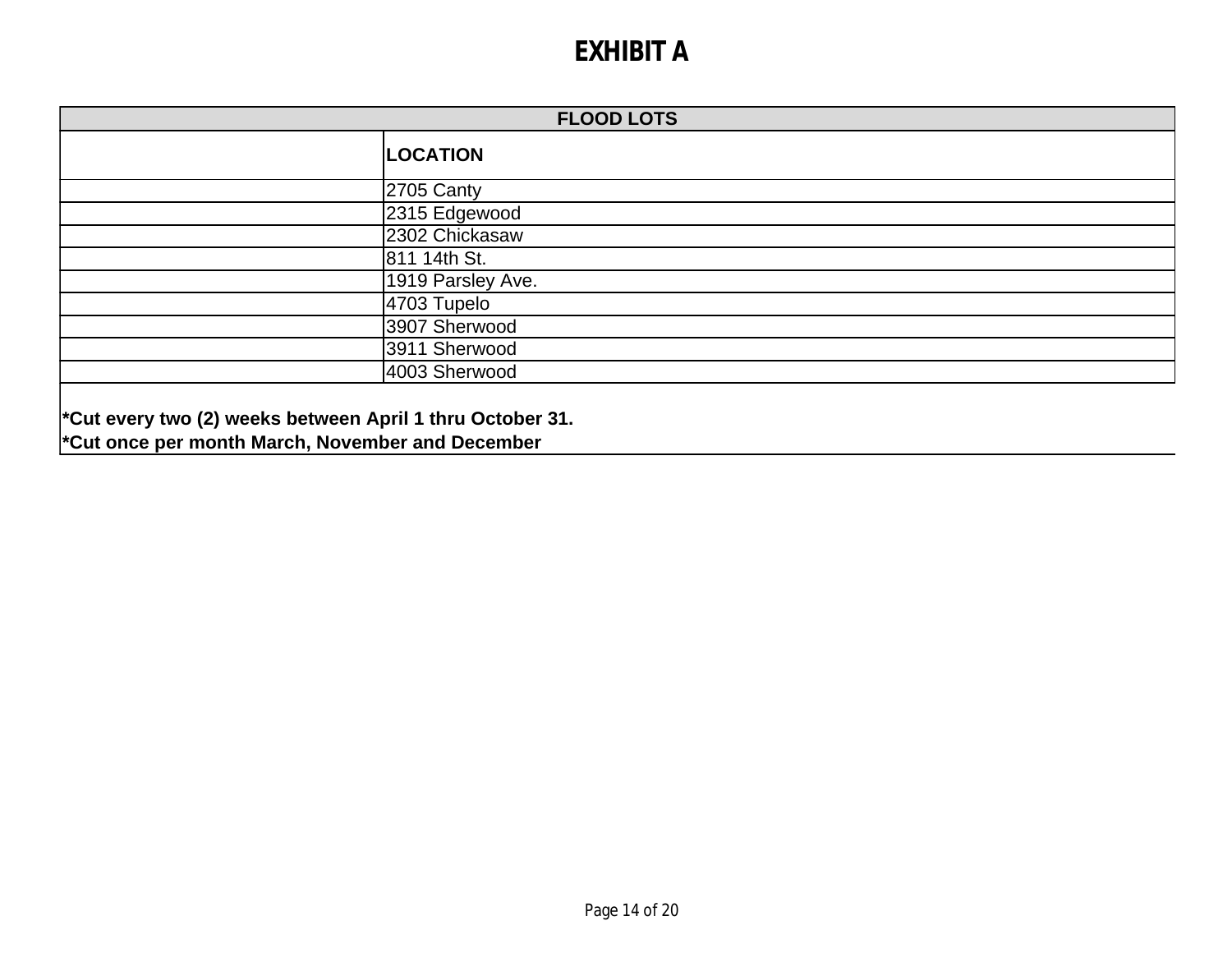| <b>CITY OWNED LOTS</b>                                                                                                                                                                                                                                                              |                                                                                      |
|-------------------------------------------------------------------------------------------------------------------------------------------------------------------------------------------------------------------------------------------------------------------------------------|--------------------------------------------------------------------------------------|
| <b>DESCRIPTION</b>                                                                                                                                                                                                                                                                  | <b>LOCATION</b>                                                                      |
|                                                                                                                                                                                                                                                                                     | 1017 DuPont Ave.                                                                     |
|                                                                                                                                                                                                                                                                                     | 12 <sup>TH</sup> Street lot (12th street Ballfields)                                 |
|                                                                                                                                                                                                                                                                                     | Lot next to McDonalds (Off Market near new ball fields)                              |
|                                                                                                                                                                                                                                                                                     | Ford Street Lot (Between 814 and 904 Ford)                                           |
|                                                                                                                                                                                                                                                                                     | Chateau Lake                                                                         |
|                                                                                                                                                                                                                                                                                     | Lots North of railroad / Railroad Ave. (Two parts near train station and Post Office |
|                                                                                                                                                                                                                                                                                     | Lots on North Cedar                                                                  |
|                                                                                                                                                                                                                                                                                     | Around Lakes on Communy, Grimsley, Little, and Ford                                  |
| <sup>*</sup> Cut one (1) time every month in March<br>$\vert$ * Cut one (1) time every seven (7) days between April 1 and October 31.<br>$\vert$ * Cut every two (2) weeks between November 1 and December 15.<br>$\vert$ * Cut once (1) a month between January 1 and February 28. |                                                                                      |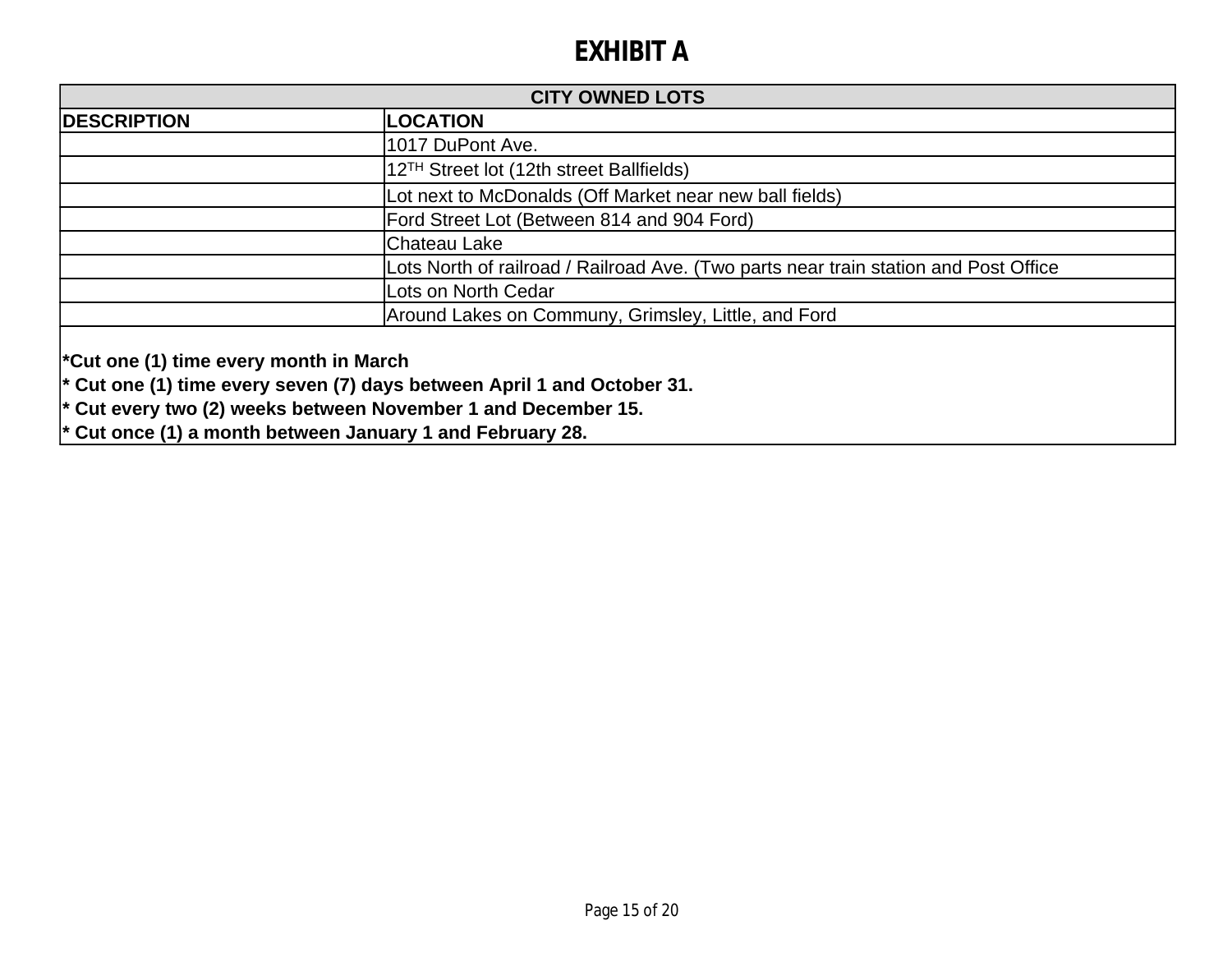# **EXHIBIT B**

| Main Thoroughfares & Right of Way                            |                                                                          |  |
|--------------------------------------------------------------|--------------------------------------------------------------------------|--|
| <b>DESCRIPTION</b>                                           | <b>LOCATION</b>                                                          |  |
|                                                              | Delmas Ave to Frederic ST                                                |  |
|                                                              | Frederic ST from Dupont Ave to Live Oak Ave.                             |  |
|                                                              | Pascagoula ST from HWY 90 to Beach Blvd.                                 |  |
|                                                              | Ole Mobile HWY from 14th St. to Industrial Rd.                           |  |
|                                                              | HWY 90 North/South side from Pascagoula ST to HWY 63                     |  |
|                                                              | Anchor St. to Dock St.                                                   |  |
|                                                              |                                                                          |  |
|                                                              | <b>Medians</b>                                                           |  |
| <b>DESCRIPTION</b>                                           | <b>LOCATION</b>                                                          |  |
|                                                              | Market Street from HYW 90 to Beach Blvd.                                 |  |
|                                                              | HWY 90 - Center Median from High Rise to Gautier                         |  |
|                                                              |                                                                          |  |
|                                                              | <b>City Properties</b>                                                   |  |
| <b>DESCRIPTION</b>                                           | <b>LOCATION</b>                                                          |  |
|                                                              | <b>City Hall</b>                                                         |  |
|                                                              | <b>Police Station</b>                                                    |  |
|                                                              | Pascagoula Library                                                       |  |
|                                                              | Parking Lots & Grounds - Bound by Magnolia ST, Krebs, Pascagoula / Watts |  |
|                                                              | Downtown Plaza Parking Watts Ave and CanTy St.                           |  |
|                                                              | 14th Street Government Complex (H2O)                                     |  |
|                                                              |                                                                          |  |
|                                                              | <b>Residential Medians</b>                                               |  |
| <b>DESCRIPTION</b>                                           | <b>LOCATION</b>                                                          |  |
|                                                              | Old Mobile HWY at Robinhood                                              |  |
|                                                              | Old Mobile HWY at Monaco Dr.                                             |  |
|                                                              | Old Mobile HWY at King James                                             |  |
|                                                              | Cambridge at Potomac                                                     |  |
|                                                              | Pinecrest Subv. Belair ST from Ingalls Ave. to Convent St.               |  |
|                                                              |                                                                          |  |
| **Tree Trimming once per year between January 1 and March 31 |                                                                          |  |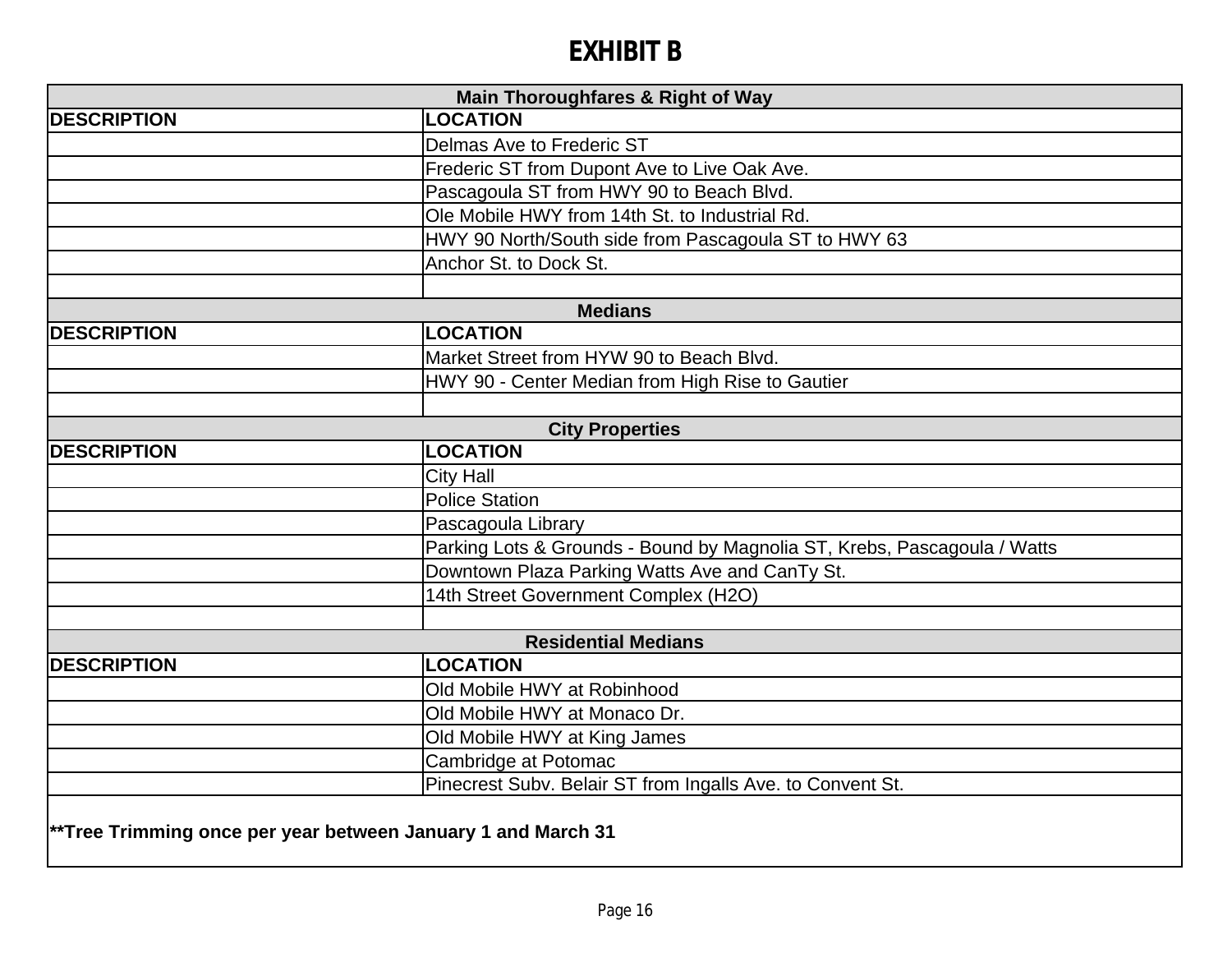# **EXHIBIT C**

| <b>Landscaping Maintenance</b>                                             |  |  |
|----------------------------------------------------------------------------|--|--|
| <b>LOCATION</b>                                                            |  |  |
| HWY 90 West Welcome Sign                                                   |  |  |
| HWY 90 East Welcome Sign                                                   |  |  |
| Telephone Road (West side of raod between Pecan Ave and Ryder Ave.         |  |  |
| Pascagoula St and HWY 90 Welcome Sign                                      |  |  |
| Larue Ave. and Lafont Dr.                                                  |  |  |
| Delmas Ave. and City Hall                                                  |  |  |
| HWY 90 and Hospital St. intersection corner beds                           |  |  |
| HWY 90 and Chicot St. intersection corner beds                             |  |  |
| Pascagoula St Median between Watts and Delmas Ave.                         |  |  |
| West Jackson Ave. and Pascagoula St. Median                                |  |  |
| <b>Parking Garage Entrance</b>                                             |  |  |
| $\mid$ **Trimming of existing perennial plants, shrubs, or trees as needed |  |  |
|                                                                            |  |  |

**\*\*Weeding and debris removal once per month**

**\*\*Watering as need to keep plants/flowers healthy**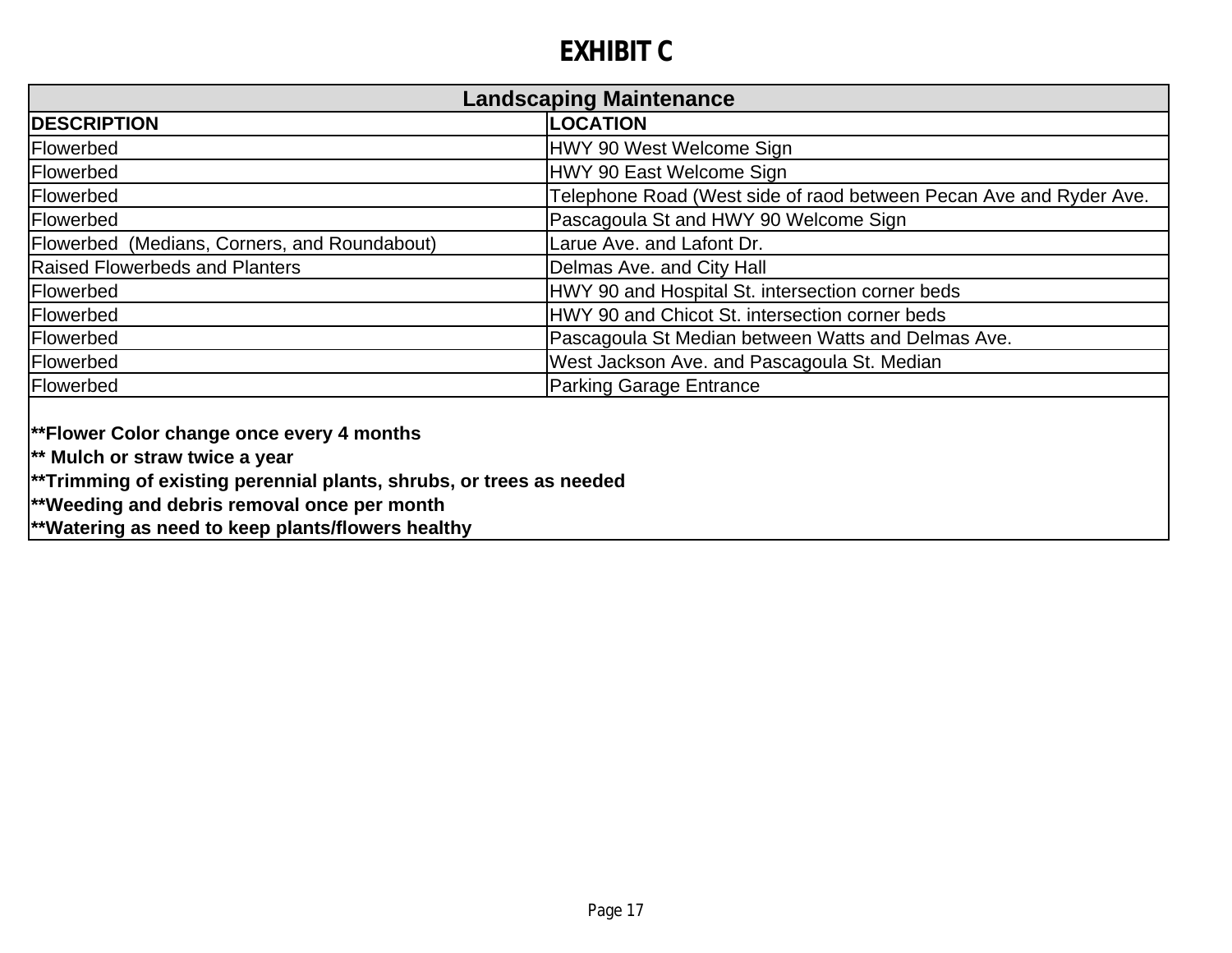# **EXHIBIT D**

| <b>Shrub and Ground Covering Trimming</b>                |                                      |
|----------------------------------------------------------|--------------------------------------|
| <b>DESCRIPTION</b>                                       | <b>LOCATION</b>                      |
| Perimeter vegetation growth removal and spraying monthly | Point Park                           |
|                                                          | <b>City Hall</b>                     |
|                                                          | Police Station                       |
|                                                          | Pascagoula Library                   |
|                                                          | 14th Street Government Complex (H2O) |
|                                                          | <b>Anchor Square</b>                 |
|                                                          | Dick' Alley                          |
|                                                          | Inner Harbor                         |
|                                                          |                                      |
| $\vert$ **Trim shrubs and ground covering once per month |                                      |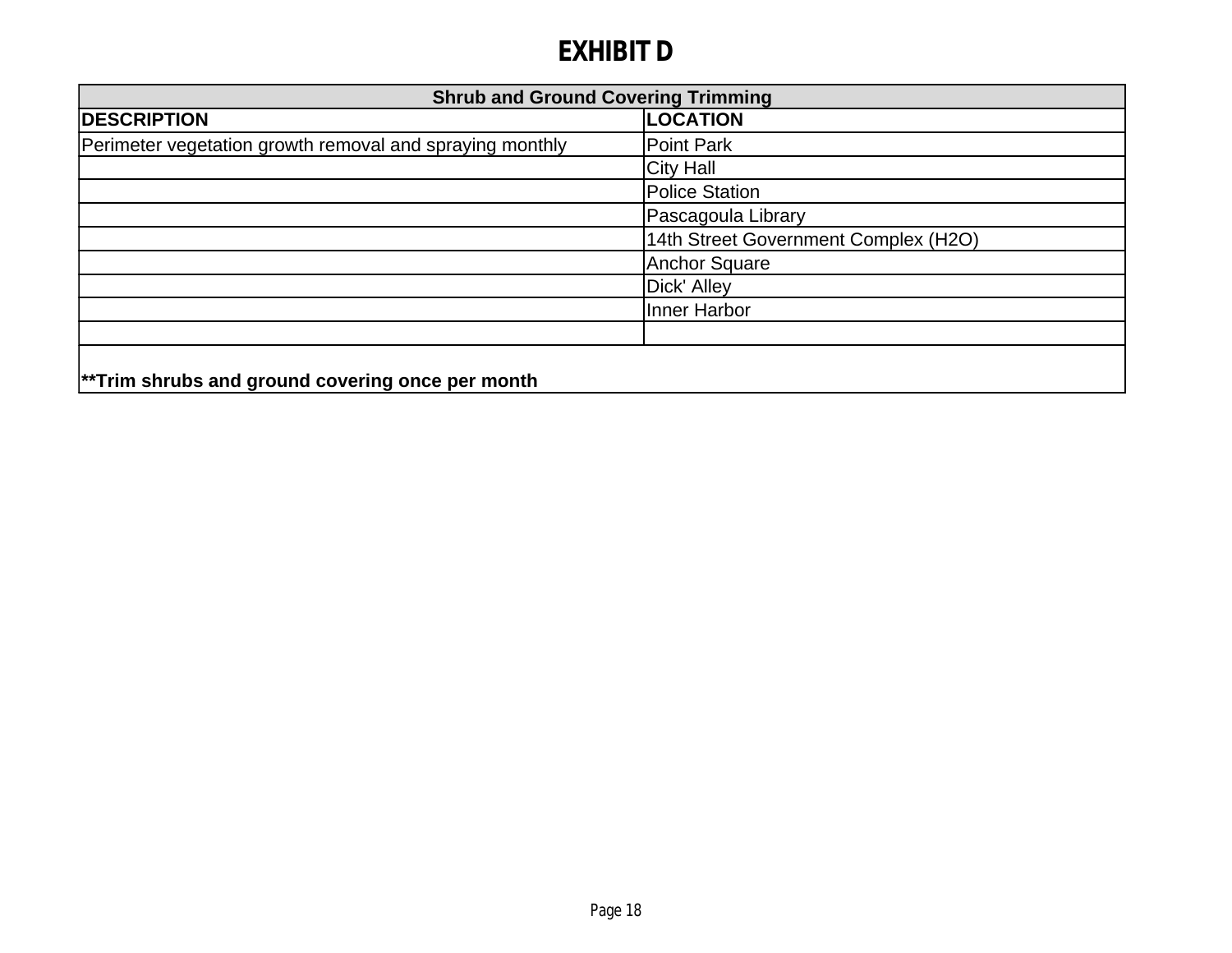# **EXHIBIT E**

| <b>Weeding and Edging of City Sidewalks</b> |                                                                                                                                                                                               |
|---------------------------------------------|-----------------------------------------------------------------------------------------------------------------------------------------------------------------------------------------------|
| <b>DESCRIPTION</b>                          | <b>_OCATION</b>                                                                                                                                                                               |
|                                             | Market St. to Beach Blvd.                                                                                                                                                                     |
|                                             | Pascagoula Street - Live Oak to Beach                                                                                                                                                         |
|                                             | Old Mobile - Chico to Market St.                                                                                                                                                              |
|                                             | Jackson Ave. - 14th to Pascagoula St.                                                                                                                                                         |
|                                             | Chico St. - Shortcut to Ingalls                                                                                                                                                               |
|                                             | Dupont, Skip, and Robertson                                                                                                                                                                   |
|                                             | South Belair St. - Ingalls to Washington                                                                                                                                                      |
|                                             | Beach Blvd. - Point to Martin St.                                                                                                                                                             |
|                                             | Live Oak - Market to Pascagoula St.                                                                                                                                                           |
|                                             | Ingalls Ave. (All)                                                                                                                                                                            |
|                                             | <b>Convent - Market to Frederic</b>                                                                                                                                                           |
|                                             | Frederic St. (All)                                                                                                                                                                            |
|                                             | Shortcut Road - Market St. to Veterans Blvd.                                                                                                                                                  |
|                                             |                                                                                                                                                                                               |
|                                             |                                                                                                                                                                                               |
|                                             |                                                                                                                                                                                               |
|                                             | **All sidewalks weeded, edged, blown off twice per year and as needed<br>$ $ **All sidewalks sprayed with weed/grass kill as needed<br>**Beach Blvd sidewalk/benches blown off once per month |